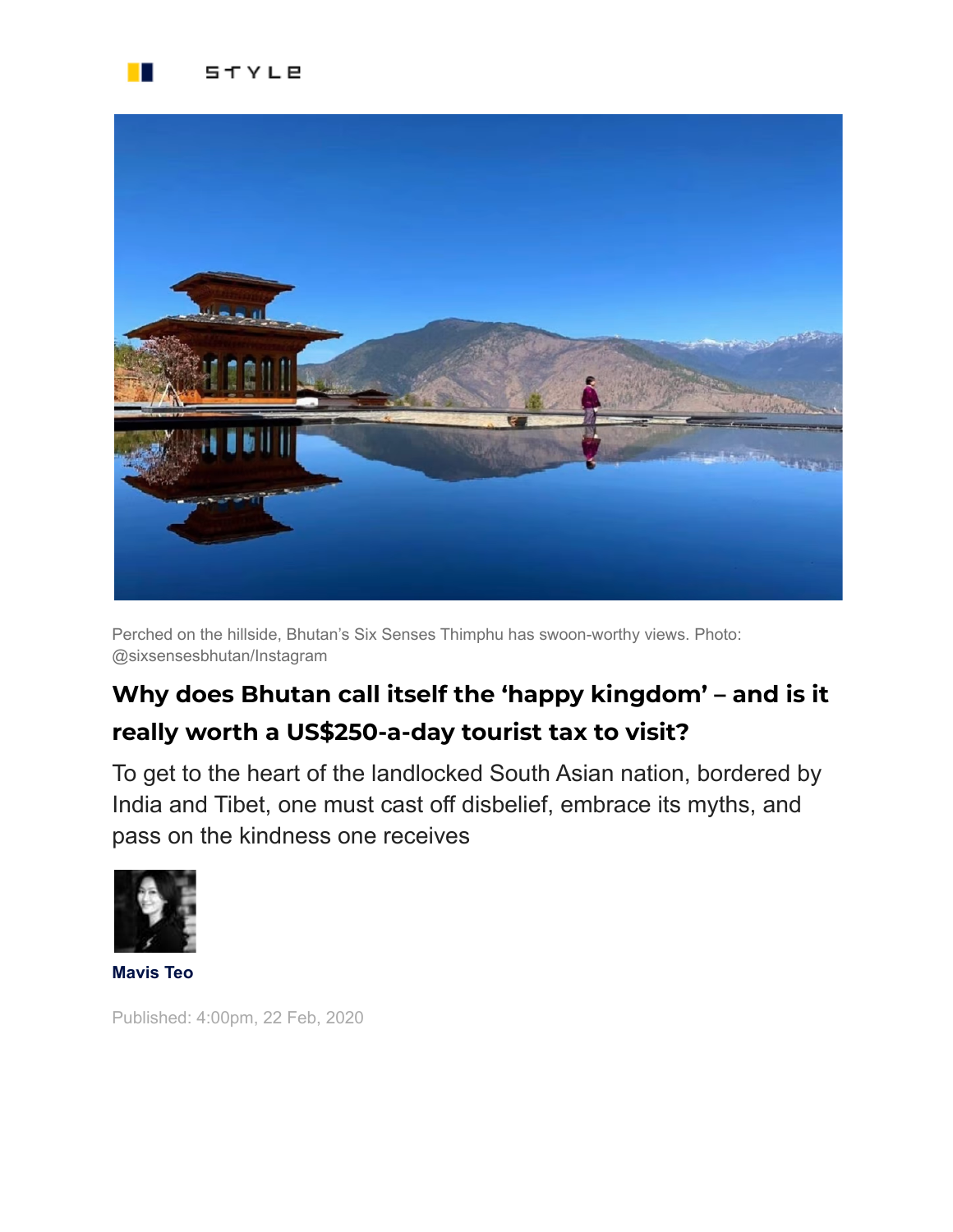Figures wrapped in swathes of saffron and scarlet shuffle soundlessly through steep stairways blackened by 500 years of soot from incense and yak-butter lamps at Gangtey Goemba. Young monks and nuns from other temples in western Bhutan have gathered here for a special ceremony.

One of them is 21-year-old Kuenzang Sangay Rangdrol. If not for the additional colours he wore and the onslaught of locals walking up to him for a blessing, he would have blended in with the other monks. Kuenzang was revealed to be the seventh Rinpoche reincarnate of Rinpoche Bhumthang Shrumstrang when he was five years old. (A Rinpoche is an honorific term meaning "precious one"). He is one of over 3,000 venerated rinpoches in a country of 700,000.

At Gangtey Goemba there is a room that houses what is supposedly a yeti's arm. Like most Bhutanese, Tsering Pelden, my guide from Druk Asia, views the Himalayan creature as fact, rather than fiction. She believes in Rinpoche reincarnation and the stories which form a spiritual thread that ties the country together.

In Bhutan, known as the "happy kingdom", is faith what brings happiness, or does happiness engender faith in the far-fetched?

The otherworldly vistas in Phobjikha Valley are enough to turn sceptics into believers. The mist that rises from the valley floor swirls aside, allowing me to see blue pine forests, fields with potato farms and stone houses, and lush wetlands where pot-bellied Bhutanese horses graze and endangered black-necked cranes descend every winter. In the face of such transcendent beauty, your cynicism wanes and you think that this fantastical place might be a place where magic happens.

Bhutan is unlike any other country. Although steeped in religious folklore, it is more progressive than many first world countries in some ways. Thanks to the forward-thinking commitment to preserve its forest cover at 70 per cent, Bhutan is the world's first carbon negative country. Bhutan began advocating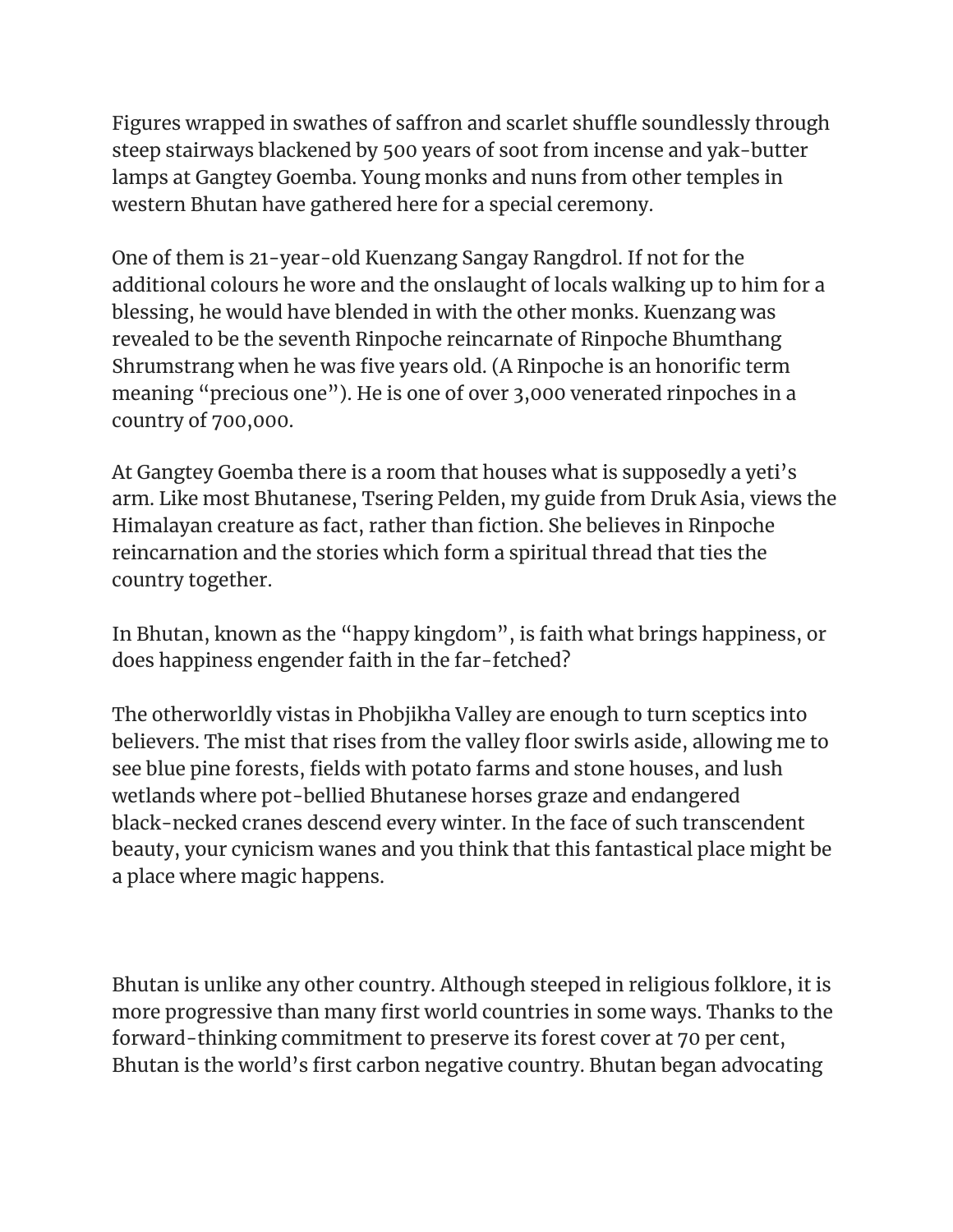mental wellness in 1972 when Jigme Singye Wangchuck, the fourth king of Bhutan, coined the term gross national happiness (GNH).

The lure of Bhutan was reaffirmed when *Lonely Planet* listed it as the top travel destination in 2020. Because of barriers to visiting, such as having to pay a minimum daily fee of US\$200 to US\$250 (in line with the government's vision of high-value, minimum-impact tourism), Bhutan tends to draw the affluent. The late David Tang, founder of Shanghai Tang, celebrated his 50th birthday at the Amankora lodges when the luxury chain opened in Bhutan in 2004.

The latest luxury resort brand to open in is Six Senses [Bhutan.](https://www.scmp.com/magazines/style/news-trends/article/3048940/we-review-six-senses-bhutan-4-new-luxury-lodges?module=inline&pgtype=article) Its lodges in Thimphu, Punakha and Paro opened in April 2019, followed by Gangtey in October. A fifth lodge in Bumthang will open in March 2020. All the Six Senses lodges showcase the glorious beauty of each valley and the culture of the surrounding village. At 2,650 metres above sea level, the Thimphu Lodge offers vistas of Thimphu valley where a 164-foot Buddha sits on the horizon. The Paro property is built with rough-hewn rocks and finished so that the facade resembles stone ruins – a nod to the remains of a 15th-century fortress next door. Just as they have different design themes, each property has its own community programme which guests can join.

At the end of a 90-minute uphill hike to Talakha Monastery from Thimphu lodge, I am welcomed by a friendly abbot and the shy smiles of his charges, the youngest of whom is only five. Six Senses' staff help out at the monastery with maintenance work. Punakha lodge plants rubbish bins along the Chorten NIngpo hiking route which the lodge empties regularly. The staff also teach students at the village school about sustainable living. Because of Six Senses Paro's support, a derelict monastery is coming back to life, with the arrival of an abbot who blesses guests and villagers.

The concept of "what goes around, comes around" seems to be built into the nature of the Bhutanese. When Joni Herison, owner and founder of travel agency Druk Asia, started his company 10 years ago, his Singaporean partner absconded with the money. "Instead of berating me, my Bhutanese partner said it was okay, and not to give up."